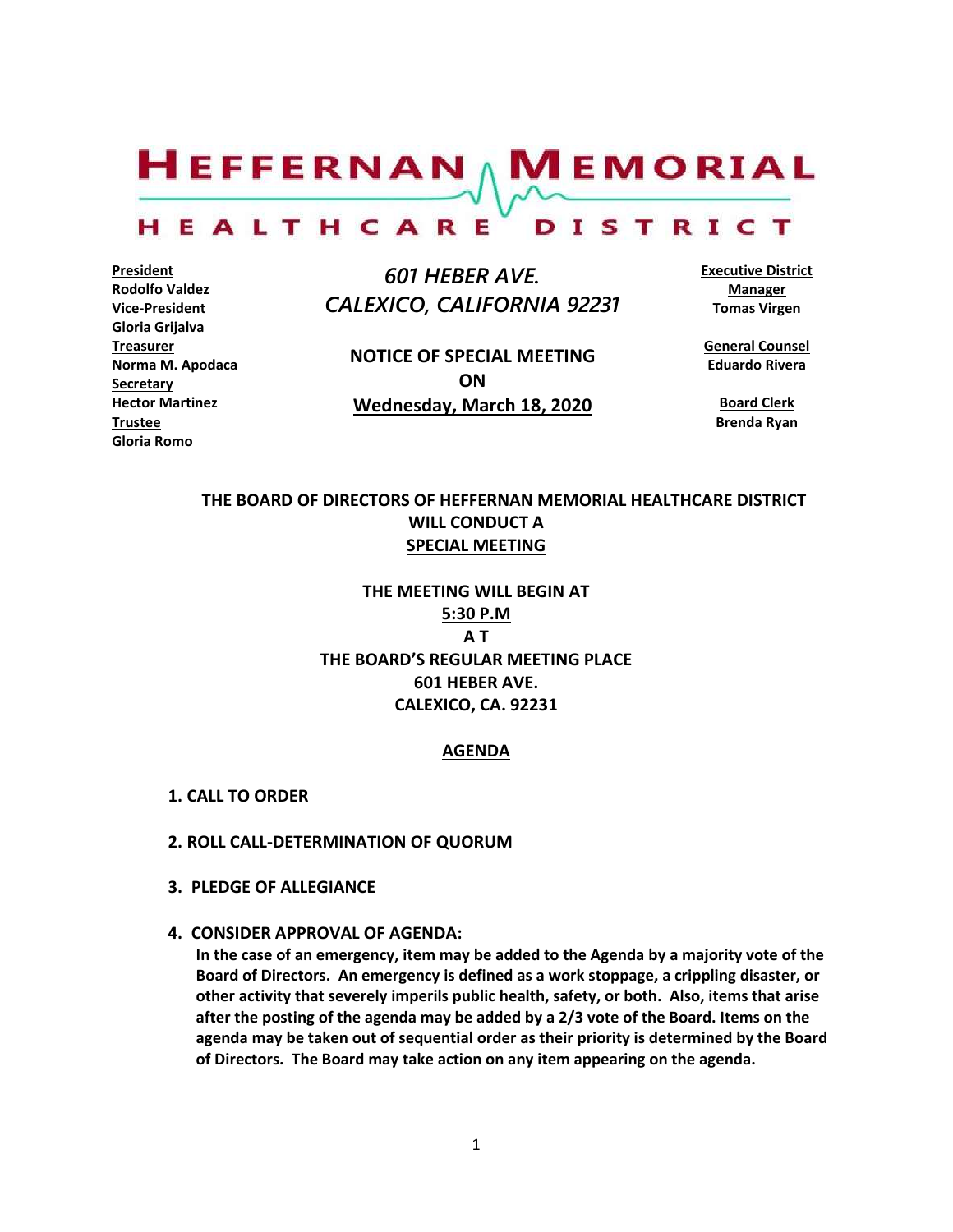#### **5. PUBLIC COMMENT TIME:**

**Public comment time on items not appearing on the agenda will be limited to 5 minutes per person and 15 minutes per subject. The Board may find it necessary to limit total time allowable for all public comment on items not appearing on the agenda at any one meeting to one hour. Persons desiring longer public comment time and/or action on specific items shall contact the Secretary and request that the item be placed on the agenda for the next regular meeting.**

## **6. DISCUSSION AND/OR ACTION ITEMS:**

- **a. Discussion and/or action: Authorize the purchase of respiratory protection equipment/system against airborne particulates in the amount not to exceed \$25,000.00.**
- **b. Discussion and/or action: Authorize the participation with a local medical provider for use of the respiratory protection equipment/system in conducting infectious viral diseases examinations.**
- **c. Discussion and/or action: Authorize the preparation of a written agreement and appropriate waivers for the use of the respiratory protection equipment/system with a local medical provider.**
- **d. Discussion and/action on review, analysis or suspension of the grant funding by Heffernan Memorial due to the coronavirus outbreak and the State of California and CDCP guidelines of:** 
	- **1. City of Calexico's Senior Wellness Program (City of Calexico has suspended all City organized events and Recreation programming).**
	- **2. Proactive program.**
	- **3. Comite Civico monitoring program (CUSD has suspended classes for 30 days)**
	- **4. Dr. Tristan's HW4K's program.**
	- **5. County of Imperial seniors meal program (which appears not to be impacted by state wide guidelines.**
	- **6. Any other programs funded by Heffernan Memorial.**

## **7. ITEMS FOR FUTURE AGENDAS:**

**This item is placed on the agenda to enable the Board to identify and schedule future items for discussion at upcoming Board meetings and/or identify press release opportunities.**

#### **8. ADJOURNMENT:**

- **a. Regular Board meetings are held on the second and fourth Wednesday of each month.**
- **b. The next regular meeting of the Board will be held at 5:30 P.M., March 25, 2020.**
- **c. The agenda package and material related to an agenda item submitted after the packet's distribution to the Board are available for public review in the lobby of the District office during normal business hours**

## **POSTING STATEMENT**

**A copy of the agenda was posted March 17, 2020 at 601 Heber Avenue, Calexico, California 92231 at 2:55 p.m. Pursuant to CA Government code 54957.5, disclosable public records and writings related**